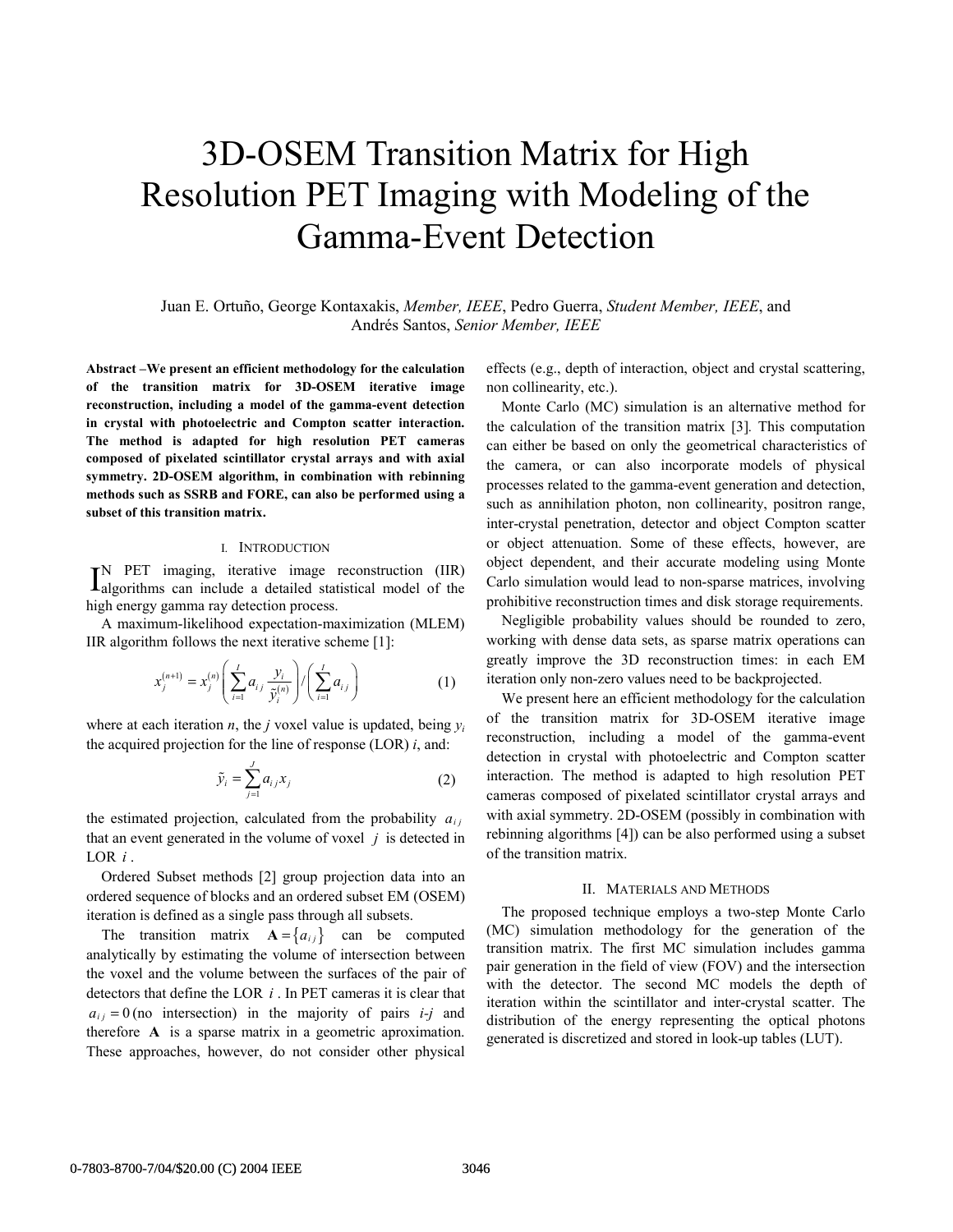## *A. Generation of gamma pairs and intersection with the detector.*

 The transition matrix simulator uses voxel-based activity distributions placed in the field of view (FOV). The voxels can be cubic, spherical or cylindrical shaped with optional overlapping. They are located in a uniform cubic grid, although with the object oriented programming technique used, other configurations like polar grids, blobs, etc. can easily be included.

Both positron range and non-collinearity are simulated.

 Photon pair non-collinearity is modeled by means of a direction deflection with a Gaussian distribution having a zeromean and 0.5 degrees FWHM. Deflections greater than a user selected value are discarded, in order to maintain the sparseness of the transition matrix.

 The positron range is object and radioisotope dependent. The proposed model approximates fluorine-18 (F18) in water as a sum of two three-dimensional Gaussian distributions [5]. As a result, the activity is smoothed in the voxel edges.

 In order to reduce computing, the gamma rays can be generated uniformly solely in directions within the solid angle of coincidences allowed. For tomographs with axial symmetry, only the voxels of the central slice need to be modeled in detail. The values for the rest of the voxels can be calculated based on 2-fold axial symmetries and axial parallel line redundancies [6]

 The annihilation photons are followed up to their intersection with the crystal surface. Then, the *N* crystals with the highest detection probability, according to a previously calculated crystal LUT, are retained generating  $N^2$  weighted lines of response and binned into the corresponding sinogram positions. This method allows to simulate relatively few photons per voxel to obtain statistically significant transition matrix probabilities, instead of tracking individual photons along the crystals which would lead to large simulation times.

## *B. Crystal LUT simulation.*

For incident high energy gamma rays, the detection probability is modeled as a function of the angle of incidence and intersection point. The photon tracking has been modeled using the Klein-Nishina [7] formula and the National Institute of Standard and Technology (NIST) photon cross section tables [8].

 The depth of iteration is modelled with the exponential attenuation in crystal  $I_x = I_0 e^{-\mu x}$ , where the absorption coefficient  $\mu$  is defined as the total cross section  $\sigma$ , multiplied by the density  $\rho$ . The total cross section is the sum of the photoelectric, pair production, coherent and incoherent (Compton) scattering. Only Compton and photoelectric effects are significant for 511 keV gamma rays (Figure 1). Using NIST tables, LSO crystals can be approximated as  $L_2SiO_5$ 

with a density of 7.4  $g/cm<sup>3</sup>$ , and constituents fractions by weight: 17.466% oxygen, 6.132% silicon, and 76.4021% Lutetium. The MC algorithm of Compton and photoelectric crystal interaction has been modeled as follows.

- 1. Initialize incident direction  $\phi_0$ , position  $p_0$ , energy  $E_0$  and absorption coefficient  $\mu_0$ .
- 2. Generate a travel distance,  $d = -\log(1 v) / \mu_i$ , with v being a random number uniformly distributed on  $(0,1)$
- 3. Calculate interaction position  $p_{i+1} = f(\phi_i, d_i, p_i)$ ; if it is located outside the crystal, go to 5.
- 4. Determine the probability of photoelectric or Compton interaction (photofraction at *Ei* ) If photoelectric, sum energy  $E_i$  in position  $p_{i+1}$ . Go to 4. If Compton: sum energy  $f(E_i)$  in position  $p_{i+1}$ . Determine new  $E_{i+1} = E_i - f(E_i)$ ,  $\mu_{i+1}$  and  $\phi_{i+1}$ ; go to 2.
- 5. If the total energy is higher than the energy resolution, keep data. If  $i < N_{events}$ , go to 1.



Figure 1. Left: Attenuation coefficient and photofraction for LSO. Right: Photofraction, total and without coherent scatter (dotted line).

 The density of the detected energy distribution is obtained for an incident direction  $\phi_0$ . The incident energy  $E_0$  is constant (511 keV) and the direction is discretized in spherical coordinates as function of azimutal angle in the detector plane  $\varphi, 0 \leq \varphi < 2\pi$  and polar angle  $\theta, 0 \leq \theta < \theta_{\text{max}}$ . Where  $\theta_{\text{max}}$  is the maximum angle between a LOR and the line normal to the detector plane.

 In order to obtain the pixelated crystal iteration probabilities, density distributions  $d(\varphi_i, \theta_i)$  are integrated over pixelated crystal volumes. The probabilities depend on the relative position of the incident crystal (Figure 2).

 To speed up the process, only the crystals assigned with the *M* highest probability values are stored in the LUT. A discretization of 1 degree in  $\varphi$  and  $\theta$ , 256 positions in the pixelated crystal surface, and  $M = 16$  (using floating point values) results in 30 million values in the LUT.

## *C. Scatter simulation*

The differential cross section of Compton scattering is given by the Klein-Nishina formula [7]: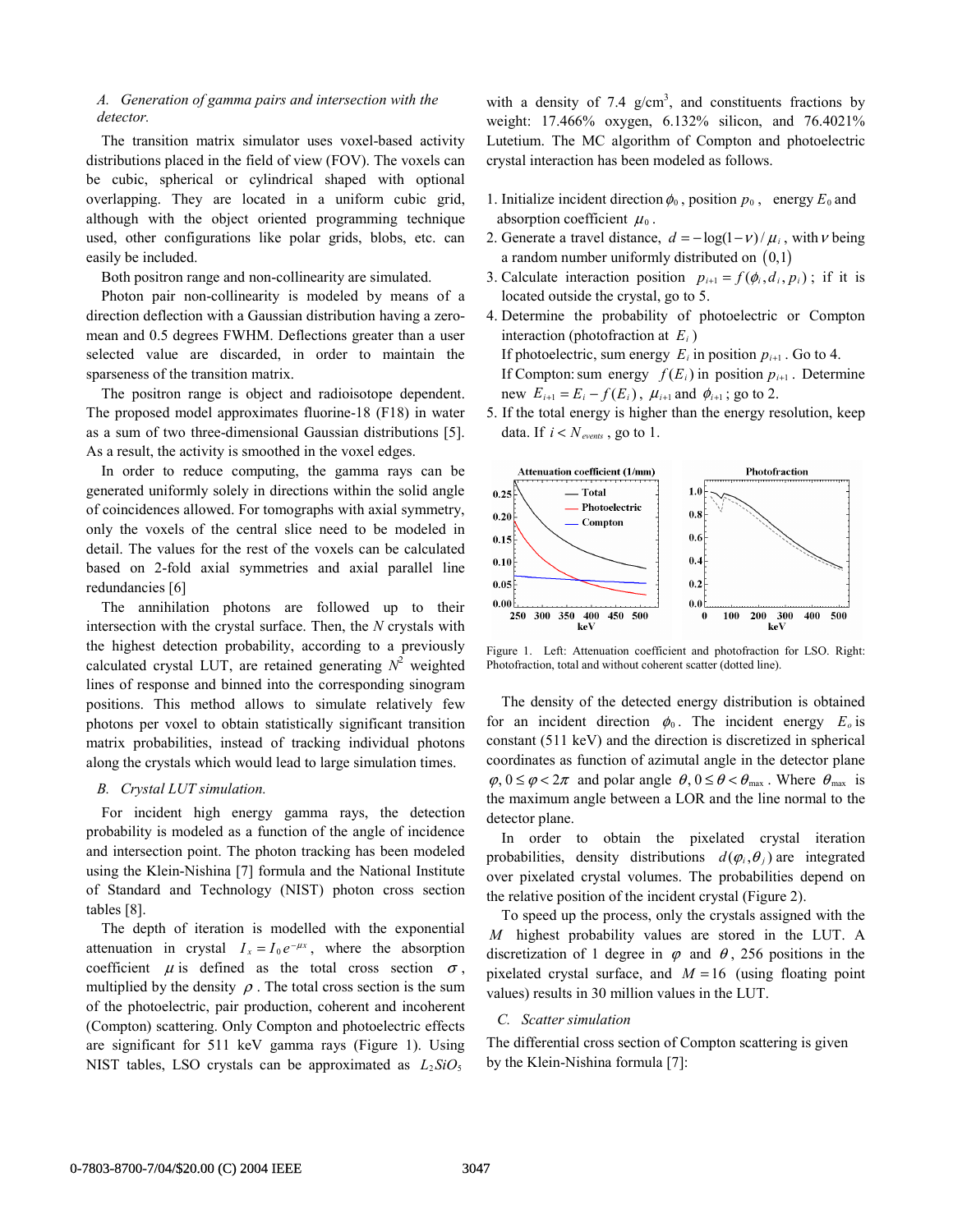$$
\frac{d\sigma}{d\varepsilon} = \frac{6\pi r_0^2}{\varepsilon} \left[ \left( 1 - \frac{4}{\varepsilon} - \frac{8}{\varepsilon^2} \right) \ln \left( 1 + \varepsilon \right) + \frac{1}{2} + \frac{8}{\varepsilon} - \frac{8}{2 \left( 1 + \varepsilon \right)^2} \right] \tag{3}
$$

where  $r_0$  is the classical electron radius and  $\varepsilon = 2E/m_e c^2$ , being  $E$  the energy of incident photon;  $m_e$  the electron rest mass and *c* the speed of light in the air. The energy *E*′ of scattered photons is given by the ratio:  $r = E/E' = 1 + \varepsilon (1 - \cos \psi)/2$ ; where  $\psi$  is the angle between incident and the scattered photon. The energy distribution of scattered photons is determined by the expression:

$$
f(r) = \frac{2\pi r_0^2}{\varepsilon \sigma(\varepsilon)} \left[ \left( \frac{\varepsilon + 2 - 2r}{\varepsilon r} \right)^2 + \frac{1}{r} - \frac{1}{r^2} + \frac{1}{r^3} \right]
$$
(4)

if  $1 \le r \le \varepsilon + 1$ , and  $f(r) = 0$  otherwise.

This distribution is sampled by the following technique [7]:

- 1. Generate 3 random numbers  $v_1, v_2, v_3$  with and uniform distribution in the interval  $(0,1)$
- 2. If  $v_1 \leq 27 / (2\varepsilon + 29)$ , let  $r = (\varepsilon + 1) / (\varepsilon v_2 + 1)$ .
- If  $v_3$  >  $((\varepsilon + 2 2r)/\varepsilon)^2$  +1)/2, go to 1, else accept *r*. Else let  $r = \varepsilon v_2 + 1$ If  $v_3 > 6.75(r-1)^2/r^3$ , go to 1, else accept *r*.

This algorithm avoids square roots, trigonometric and logarithmic functions, and is optimized for high photon energies. The secondary scattered events with energies below 200 keV are simulated with this alternative algorithm [9]:

- 1. Generate 3 random numbers  $v_1, v_2, v_3$  with uniform distribution on the interval  $(0,1)$
- 2. If  $v_1 > (1 + \varepsilon) / (9 + \varepsilon)$ , let  $r = (\varepsilon + 1) / (\varepsilon v_2 + 1)$ .

If  $v_3 > ((\varepsilon + 2 - 2r)/\varepsilon)^2 + 1/r$  / 2, go to 1, else accept *r*. Else let  $r = \varepsilon v_2 + 1$ 

If  $v_3 > 4(1 - 1/r)/r$ , go to 1, else accept *r*.

The number of allowed scatters, as well as the minimum energy, can be limited to speed up the process.

## *D. Transition matrix storage.*

A 3D data set (direct and oblique sinograms) is calculated for each voxel and stored in sparse matrix format, since most of the probabilities are zero or have negligible values [10].

 The sparseness can be achieved with the limitation of the non-collinearity, positron range, small voxel size or small number of pixelated crystals, but there is a high number of nearly zero probabilities, which are rejected by normalizing and rounding to integer format (16 unsigned bits). Data is divided and ordered in subsets according to the angular dimension. The reconstruction speed depends critically on the number of subsets and rejections.

 2-fold axial symmetry and parallel axial redundancies are calculated during the reconstruction process. This limits the application of the proposed method to PET cameras with axial symmetry, but has the advantage that only the values corresponding to the voxels of one direct slice (central slice) have to be calculated, reducing storage and simulation time by two orders of magnitude.



Figure 2. Energy deposition distributions for different incident angles and crystal surface intersection. Values are represented in logarithmic axes normalized to the maximum: (a)  $\theta = 0^{\circ}$  and entry point in the center of a pixelated crystal. (b)  $\theta = 0^{\circ}$ ; entry point not centered. (c)  $\theta = 10^{\circ}$ , centered (d)  $\theta = 10^{\circ}$ , entry point not centered. Crystal maximum probabilities are respectively: 76%, 58%, 37% and 32%.

 Additionally, 2D transition matrices can be extracted from the whole 3D data set, using the SSRB algorithm for fast 2D reconstructions.

#### III. RESULTS

 The proposed simulation scheme has been applied to a small animal PET scanner configuration with rotating detector block arrays [11]. This system has four scintillation cameras (Figure 3), composed of  $30 \times 35$  arrays of  $1.5 \times 1.5 \times 12$  mm<sup>3</sup> of LYSO  $(Lu_{(2-x)}Y_xSiO_5:Ce)$  crystals. Tomographic image data are acquired in 3D mode by rotating the gantry in a range of 90 or 180 degrees. Only coincidences between opposed cameras are allowed.

35 direct and 1190 oblique sinograms of 59 radial and 170 angular bins are formed from the collected list-mode data to reach the resolution limit calculated for the scanner and crystal dimensions (Figure 4). The total number of lines of response in this geometry is  $35^{2} \times 59 \times 170 = 12,286,750$ . The FOV is discretized into  $100 \times 100 \times 70 \times \pi / 4 \approx 5.5 \cdot 10^5$  voxels, which means that the dimension of the transition matrix **A** is  $J \times I \approx 6.75 \cdot 10^{12}$  elements. The sparseness and rejection of small values limits to  $10<sup>5</sup>$  the transition matrix elements per voxel. The stored bins for one single slice calculation are  $10^5 \times 100 \times 100 \times \pi / 4 \approx 7.8 \cdot 10^8$ . Using 4 bytes for the position of each matrix element and 2 bytes per element value (in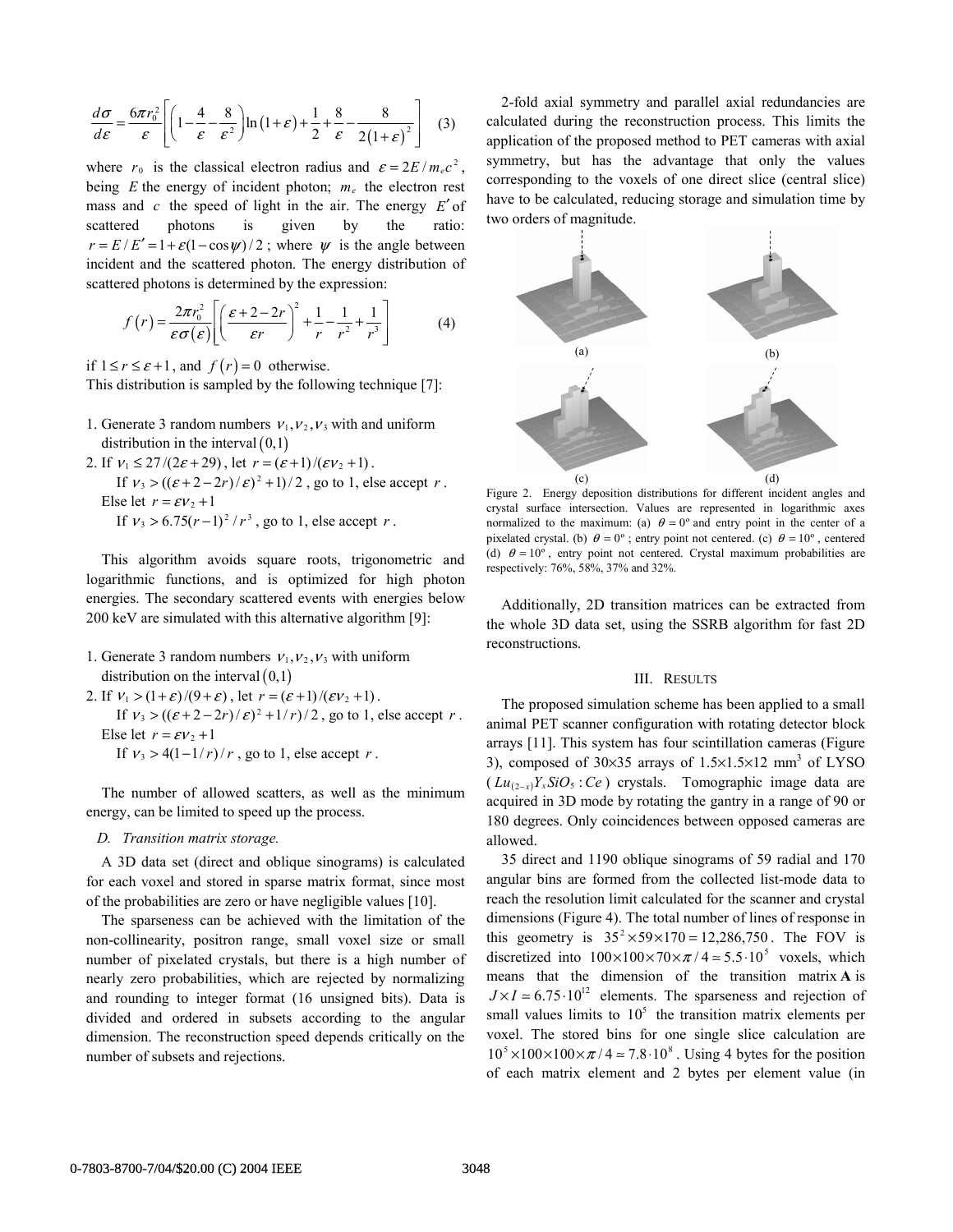sparse storage mode), the pre-calculated 3D transition matrix needs less than 5 GB of hard disc space.



Figure 3. (a). Scanner geometry, transaxial view, (b) Scanner geometry, 3D model

The 3D-OSEM algorithm only reads a priori probabilities  $A = \{a_{ij}\}\$  twice during each EM iteration (projection and back-projection). The lecture is sequential if the subsets are pre-ordered. Using a hard disk with 50 Mbps read velocity the matrix-loading process in each complete 3D-OSEM iteration takes less than 4 minutes. This time is independent on the number of subsets.



Figure 4. Visual example of a transition matrix in sinogram mode. Only nonzero elements are stored in sparse mode. (a) Direct sinogram, (b) Oblique sinogram. There are 1225 similar sinograms for a single voxel.

The transition matrix simulation only needs to be calculated once per tomograph configuration. During the design process, however, several geometries are evaluated. The fast simulation method proposed is suitable for the calculation of statistically significant probabilities with 5 seconds of simulation time per voxel, resulting in a total simulation time of approximately 10 hours in a Pentium IV (2.5 GHz) platform. The previously stored crystal LUT takes also a few seconds for each angular discretization.

The exact simulation times depend on many parameters that can be adjusted by the user, like the number of crystals involved (*N* most probable), scatter simulation, voxel size, etc.



Figure 5. Phantoms simulated with SimSET: (a) Derenzo-type phantom. Rods diameters (mm): [3.4, 2.4, 2.0, 1.6, 1.4, 1.2]. Total coincidences (70 slices): 10.3·10<sup>6</sup>, (b) Rods activity density two times the background activity, rods  $(mm)$ : [6.0, 5.0, 4.0, 3.0, 2.0, 1.0], Total coinc. (70 slices):  $24.10<sup>6</sup>(c)$  Rods (mm): [6.0, 5.0, 4.0, 3.0, 2.0, 1.0] Total coinc. (70 slices): 20.5·106

We have used SimSET [12] to generate realistic data sets of phantom activity distributions for the scanner configuration described above (Figure 5), in order to validate the methodology proposed. Preliminary reconstructions have been made with the system matrix calculated as described here. The 3D-OSEM reconstruction in the central transaxial plane is shown  $(100x100$  pixels, slice 34 of 70), as well as a SSRB+FBP with axial rebinning of 5 crystals and Hanning window smoothing (128x128 pixels, slice 34 of 69). 3D-OSEM has been performed with 10 subsets and 5 iterations, without Bayesian regularization, scatter and attenuation correction (Figure 6).



Figure 6. Reconstructions of phantoms in Figure 5. (a1,b1,c1) 3D-OSEM reconstructions, 5 iterations, 10 subsets. (a2,b2,c2) SSRB-5 + FBP (Hanning window)